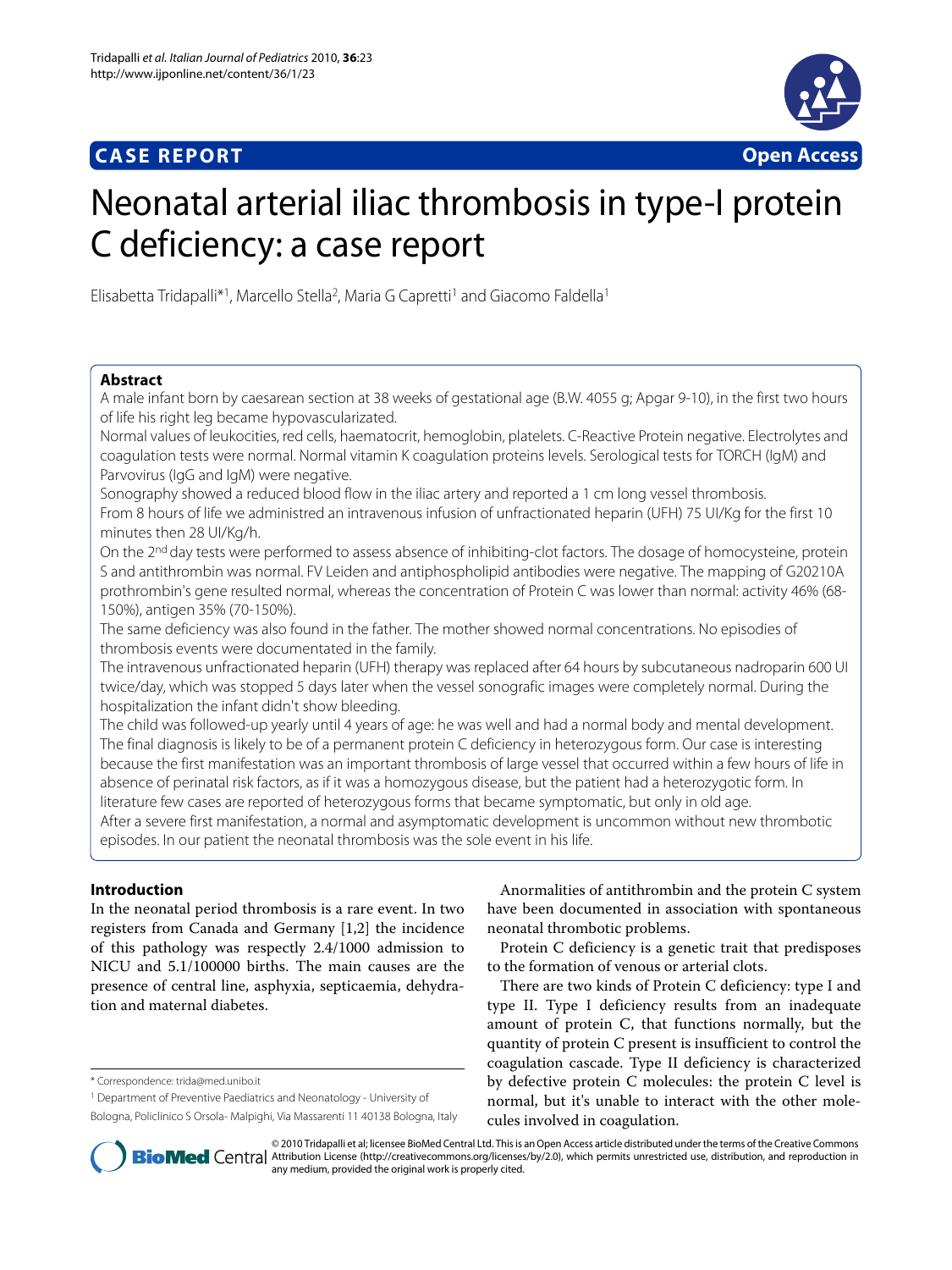### **Case Report**

A male infant born by caesarean section at 38 weeks of gestational age and with a birth weight of 4055 g (Apgar Score: 9 at 1' and 10 at 5'), was referred to our NICU because in the first two hours of life his right leg became pale, hypothermic and cyanotic and oxygen saturation was lower than in the other limbs (70-80% vs. 98-100%).

Maternal vaginal scrub was negative for Agalactie group B Streptococcus and maternal screening for the common infections had negative results (HBV negative, HIV negative, CMV immune, Rubella virus immune, Toxoplasma Gondii not immune, Syphilis negative). No desease was referred during the pregnagny.

At birth a single intramuscular dose of vitamin K was administered as antihaemorrhagic prophylaxis on the left thigh.

The hypovascularization of his right leg was confirmed, even though he wasn't in immediate danger when he was admitted.

Laboratory studies revealed normal values of leukocities, red cells, haematocrit, hemoglobin, platelets. (White Blood Cells 13.080/mmc: N 68.5%, L 24.7%, M 3.6%, E 1.2%, B 0.9%; Red Cells 5.660.000/mmc, Hb 19.1 g/dl, Hct 56.2%, PLT 158.000/mmc). C-Reactive Protein negative. Electrolytes and coagulation tests were normal: aPTTratio 1.09 range (0.8-1.20); PT% 70% (70-100%); INR 1.27 (0.92-1.30). Our laboratory found normal vitamin K coagulation proteins levels (FII, FV, FVII, FVIII, FIX, FX, FXI, FXII). Serological tests for TORCH (IgM) and Parvovirus (IgG and IgM) were negative.

Sonography showed a reduced blood flow in the iliac artery and reported a 1 cm long vessel thrombosis. His heart and other arteries appeared to be normal. Cerebral and renal ultrasound findings were normal.

From 8 hours of life we administred an intravenous infusion of unfractionated heparin (UFH) 75 UI/Kg for the first 10 minutes then 28 UI/Kg/h.

On the 2nd day tests were performed to assess presence/ absence of inhibiting-clot factors. The dosage of homocysteine, protein S and antithrombin was normal. FV Leiden and antiphospholipid antibodies were negative. The mapping of G20210A prothrombin's gene resulted normal, whereas the concentration of Protein C was lower than normal: activity 46% (normal range 68-150%), antigen 35% (70-150%).

The same deficiency was also found in the father: activity 61%, antigen 50%, but he was asymptomatic. The mother showed normal protein C concentrations. No episodies of thrombosis or other thromboembolic events were documentated in father's family.

The newborn showed both a clinical and sonographic gradual improvement.

The intravenous unfractionated heparin (UFH) therapy was replaced after 64 hours by subcutaneous nadroparin 600 UI twice/day, which was stopped 5 days later when the vessel sonografic images were completely normal.

The patient was discharged from the hospital after 10 days with a year long prophylactic 20 mg/day oral dose of aspirin. During the hospitalization the infant didn't show bleeding, the cerebral sonography at the discharge resulted normal. The child was followed-up yearly until 4 years of age: he was well and had a normal body and mental development. Therapy with plasma or protein C was never necessary.

During the observational period the concentration of Protein C was confirmed low: at 1 year of life activity was 46% and antigen was 35%; at 2 years activity 47% and antigen 48%, at 3 years activity 52% and antigen 50%, at 4 years activity 40% and antigen 34%.

#### **Discussion**

The protein C levels gradually improve during life [\[3](#page-2-2)]. Protein C concentration is 15% of the adult level in the infant, 35% in the premature newborn, 80% in the adolescent and it improves by 4% every 10 years [\[4](#page-2-3)[,5](#page-2-4)].

Protein C deficiency is present in approximately 0.2% of the population. This rate includes asymptomatic people and patients with severe thrombotic disease. Symptoms depend on the genetic mutation on the chromosome 2 q13-q14. People with heterozygous form can usually live all their life without clinical problems. The classical neonatal manifestation of homozygous protein C deficiency is a severe form of thrombosis of the large vessels or a purpura fulminans that occurs within a few hours or days of life, causing tissue necrosis and gangrenous and disseminated intravascular coagulation [[3](#page-2-2),[6,](#page-2-5)[7\]](#page-2-6).

Treatment of a patient with protein C deficiency depends on the individual patient's risk of thromboembolic disease.

In patients with homozygous form the risk of death from thrombosis is imminent. As a result, treatment is based on providing a source of Protein C [\[3](#page-2-2)]. This can be done with fresh frozen plasma (FFP) or with human plasma protein C concentrate. At this time there are still no studies that compare the use of the protein C concentrates versus FFP in severe protein C deficiency related thrombosis.

The treatment of deep thrombosis is commonly defined in a bolus dose of unfractionated heparin (UFH) from 75 to 100 U/kg and a maintenance dose of 28 U/Kg/ h for newborns or 20 U/Kg/h for children >1 year of age [[8\]](#page-2-7). The few studies on UFH in newborns show that the clearance is faster than that for older children due to a larger volume of distribution [\[9](#page-2-8)[,10](#page-2-9)]. Also pharmacokinetic research shows the same different UFH clearance between piglets and adult pigs [\[11](#page-2-10)].

An alternative recommendation is the only supportive care, waiting for anticoagulation if radiologic monitoring